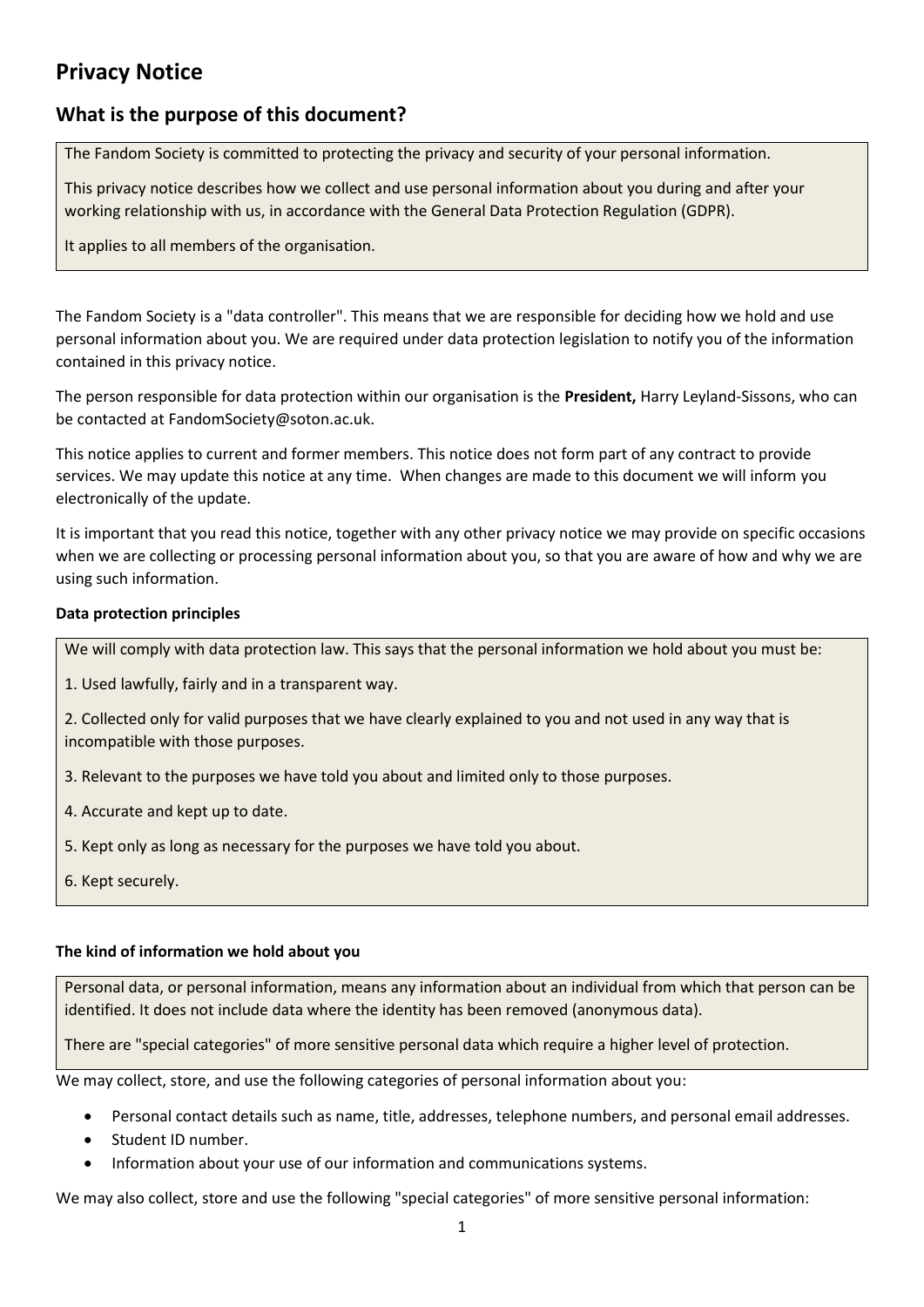• Information about your health, including any medical condition, health and sickness records.

## **How is your personal information collected?**

We typically collect personal information about members through the membership joining process directly from members. We may sometimes collect additional information from third parties including the University of Southampton and the University of Southampton Students' Union.

We may collect additional personal information in the course of member-related activities throughout the period of your membership with us.

#### **How we will use information about you**

We will only use your personal information when the law allows us to. Most commonly, we will use your personal information in the following circumstances:

- 1. Where we need to perform the contract we have entered into with you.
- 2. Where we need to comply with a legal obligation.

3. Where it is necessary for our legitimate interests (or those of a third party) and your interests and fundamental rights do not override those interests.

4. Where you are a significant member of the organisation that we need to introduce to a customer or other third party.

We may also use your personal information in the following situations, which are likely to be rare:

- 1. Where we need to protect your interests (or someone else's interests).
- 2. Where it is needed in the public interest or for official purposes.

#### **Situations in which we will use your personal information**

We need all the categories of information in the list above (see ["](#page-0-0)

[The kind of information we hold about](#page-0-0) **you**") primarily to allow us to perform our contract with you and to enable us to comply with legal obligations. In some cases we may use your personal information to pursue legitimate interests of our own or those of third parties, provided your interests and fundamental rights do not override those interests. The situations in which we will process your personal information are listed below.

- Administering the contract we have entered into with you.
- Maintaining your personal details (e.g. your name, membership number and preferred contact details), including ensuring effective communications with you.
- Maintaining a formal record of your activities with us.
- Training and development requirements.
- Dealing with legal disputes involving you, or other members, including accidents.
- Complying with health and safety obligations.
- To prevent fraud.
- To ensure network and information security, including preventing unauthorised access to our computer and electronic communications systems and preventing malicious software distribution.
- Equal opportunities monitoring.
- Managing society alumni relations and fundraising.
- Managing complaints made to us.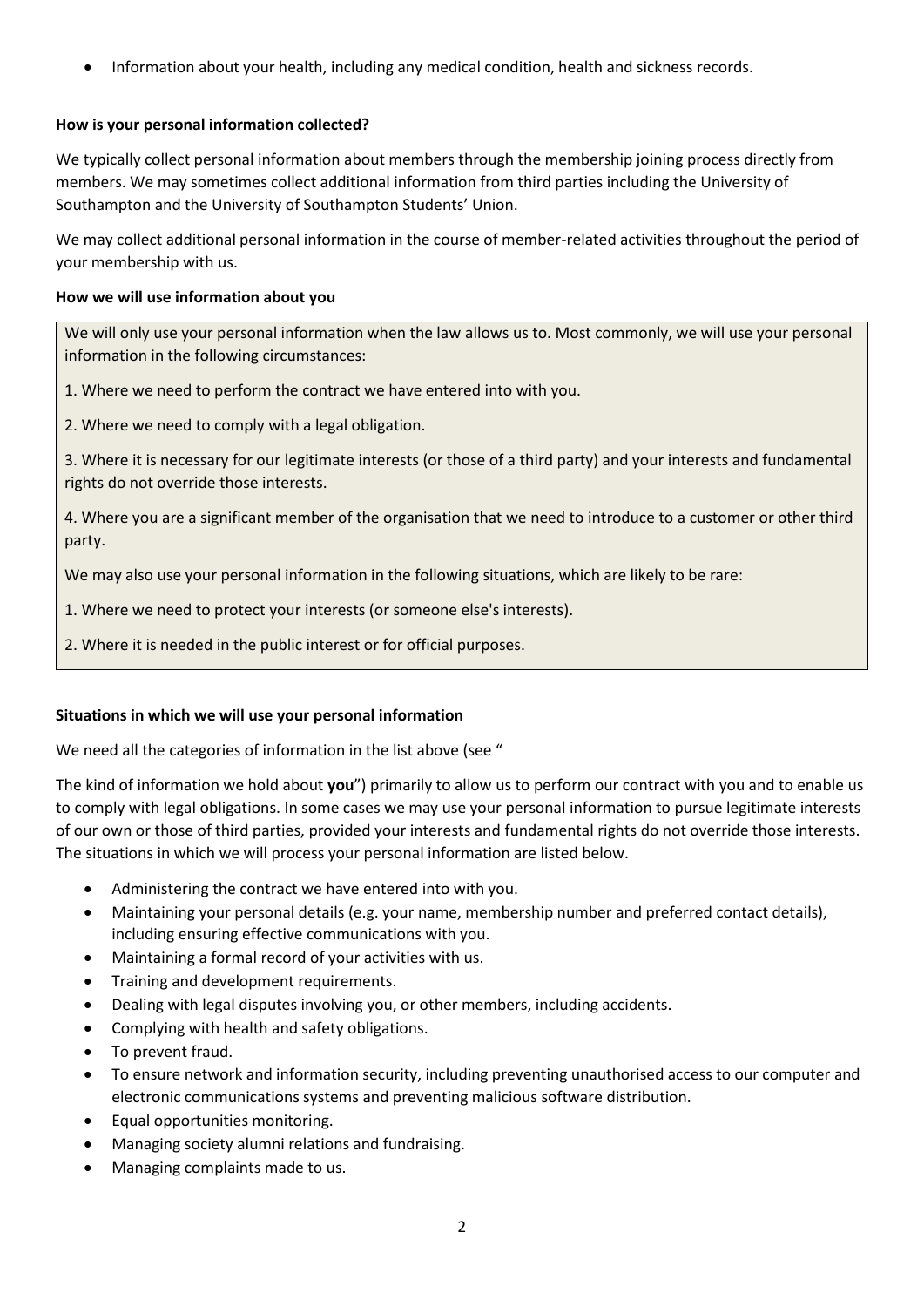• Some of the above grounds for processing will overlap and there may be several grounds which justify our use of your personal information.

## **If you fail to provide personal information**

If you fail to provide certain information when requested, we may not be able to perform the contract we have entered into with you (such as providing access to our activities), or we may be prevented from complying with our legal obligations (such as to ensure the health and safety of our members).

## **Change of purpose**

We will only use your personal information for the purposes for which we collected it, unless we reasonably consider that we need to use it for another reason and that reason is compatible with the original purpose. If we need to use your personal information for an unrelated purpose, we will notify you and we will explain the legal basis which allows us to do so.

Please note that we may process your personal information without your knowledge or consent, in compliance with the above rules, where this is required or permitted by law.

## **How we use particularly sensitive personal information**

"Special categories" of particularly sensitive personal information require higher levels of protection. We need to have further justification for collecting, storing and using this type of personal information. We may process special categories of personal information in the following circumstances:

1. In limited circumstances, with your explicit written consent.

2. Where we need to carry out our legal obligations and in line with our privacy standard.

3. Where it is needed in the public interest, such as for equal opportunities monitoring or in relation to our occupational pension scheme, and in line with our privacy standard.

4. Where it is needed to assess your working capacity on health grounds, subject to appropriate confidentiality safeguards.

Less commonly, we may process this type of information where it is needed in relation to legal claims or where it is needed to protect your interests (or someone else's interests) and you are not capable of giving your consent, or where you have already made the information public. We may also process such information about members or former members in the course of legitimate business activities with the appropriate safeguards.

## **Do we need your consent?**

We do not need your consent if we use special categories of your personal information in accordance with our written policy to carry out our legal obligations or exercise specific rights in the field of law. In limited circumstances, we may approach you for your written consent to allow us to process certain particularly sensitive data. If we do so, we will provide you with full details of the information that we would like and the reason we need it, so that you can carefully consider whether you wish to consent.

## **Information about criminal convictions**

We may only use information relating to criminal convictions where the law allows us to do so. This will usually be where such processing is necessary to carry out our obligations and provided we do so in line with our privacy standard.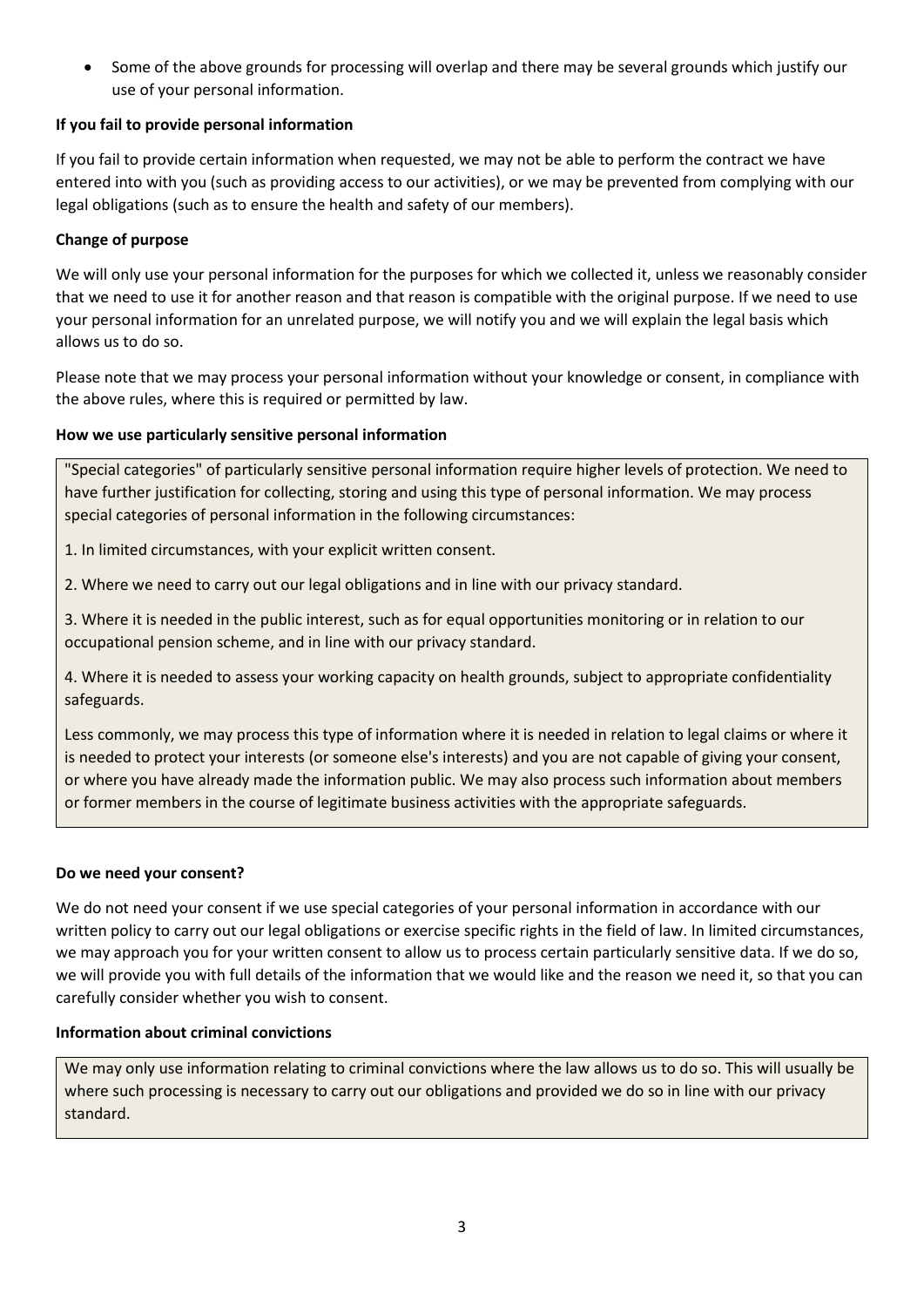Less commonly, we may use information relating to criminal convictions where it is necessary in relation to legal claims, where it is necessary to protect your interests (or someone else's interests) and you are not capable of giving your consent, or where you have already made the information public.

We may also process such information about members or former members in the course of legitimate membership activities with the appropriate safeguards.

We envisage that we will not hold information about criminal convictions.

We will only collect information about criminal convictions if it is appropriate given the nature of the role and where we are legally able to do so. Where appropriate, we will collect information about criminal convictions where we need that information because of your role or our activities. We may be notified of such information directly by you in the course of you membership with us.

We are allowed to use your personal information in this way to carry out our obligations.

#### **Data sharing**

We may have to share your data with third parties, including customers, third-party service providers and other entities in the group.

We require third parties to respect the security of your data and to treat it in accordance with the law.

We may transfer your personal information outside the EU for any of the purposes described in this notice.

If we do, you can expect a similar degree of protection in respect of your personal information.

#### **Why might you share my personal information with third parties?**

We may share your personal information with third parties where required by law, where it is necessary to administer the relationship with you or where we have another legitimate interest in doing so. We may be subject to a legal requirement (with or without your consent) to share your personal information with the University of Southampton, University of Southampton Students' Union or a government agency (such as the police or security services or other statutory authorities with investigatory powers) under special circumstances (e.g. relating to tax, crime or health and safety). Where feasible and appropriate, we will notify you of our intention to share such information in advance.

## **Which third-party service providers process my personal information?**

"Third parties" includes third-party service providers (including contractors and designated agents) and other entities within our group.

We will share personal information with the University of Southampton Students' Union as part of being an affiliated club or society, in order to process your membership, and to run the club or society.

## **How secure is my information with third-party service providers?**

All our third-party service providers and other entities in the group are required to take appropriate security measures to protect your personal information under the general law or in line with our policies. We do not allow our third-party service providers to use your personal data for their own purposes. We only permit them to process your personal data for specified purposes and in accordance with our instructions.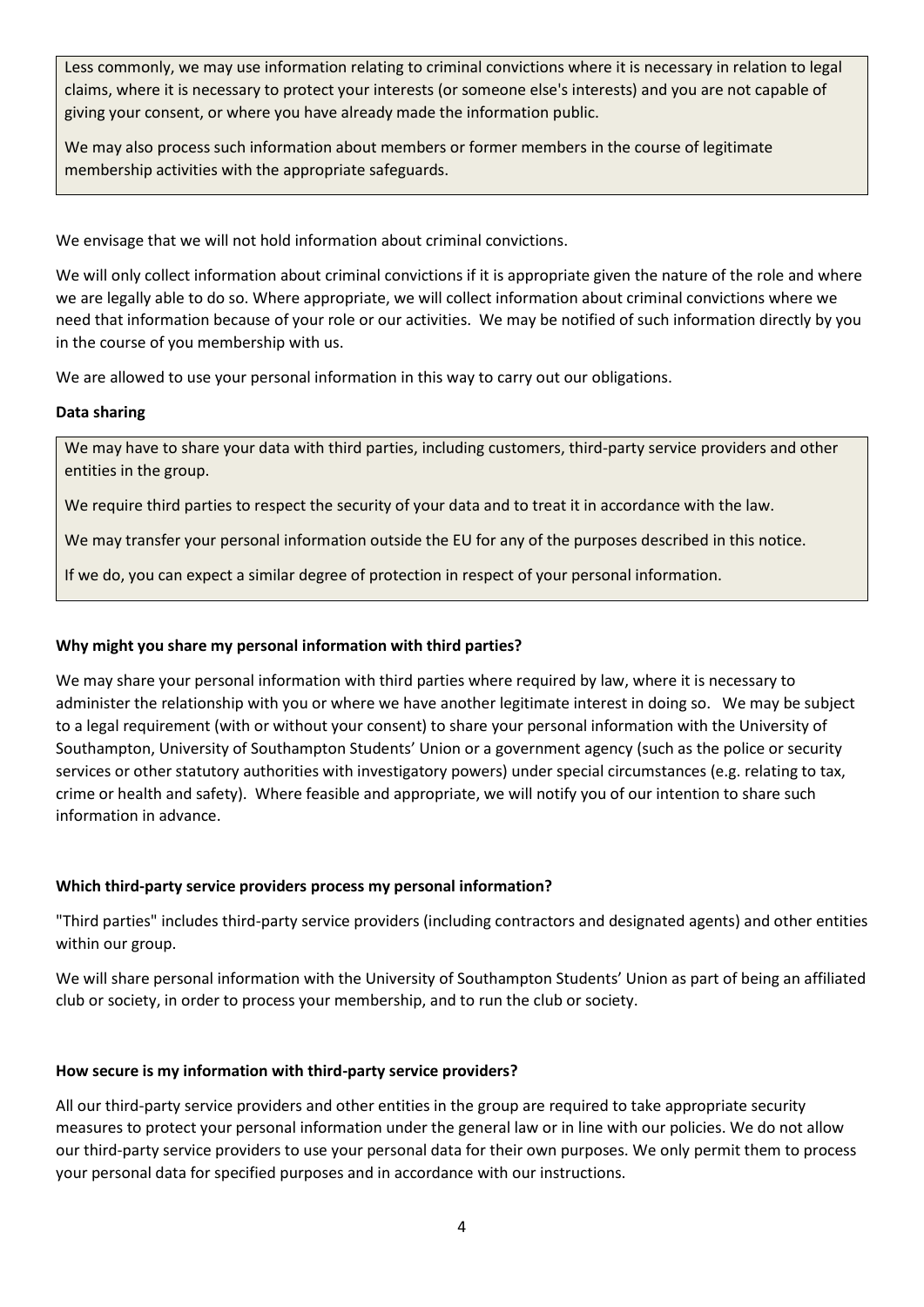## **Data retention**

## **How long will you use my information for?**

We will only retain your personal information for as long as necessary to fulfil the purposes we collected it for, and usually for 2 years after your membership ceases. This may include for the purposes of satisfying any legal, accounting, or reporting requirements. To determine the appropriate retention period for personal data, we consider the amount, nature, and sensitivity of the personal data, the potential risk of harm from unauthorised use or disclosure of your personal data, the purposes for which we process your personal data and whether we can achieve those purposes through other means, and the applicable legal requirements.

In some circumstances we may anonymise your personal information so that it can no longer be associated with you, in which case we may use such information without further notice to you. Once you are no longer a member of the organisation we will retain and securely destroy your personal information in accordance with applicable laws and regulations.

#### **Rights of access, correction, erasure, and restriction**

#### **Your duty to inform us of changes**

It is important that the personal information we hold about you is accurate and current. Please keep us informed if your personal information changes during your relationship with us.

#### **Your rights in connection with personal information**

Under certain circumstances, by law you have the right to:

**Request access** to your personal information (commonly known as a "data subject access request"). This enables you to receive a copy of the personal information we hold about you and to check that we are lawfully processing it.

**Request correction** of the personal information that we hold about you. This enables you to have any incomplete or inaccurate information we hold about you corrected.

**Request erasure** of your personal information. This enables you to ask us to delete or remove personal information where there is no good reason for us continuing to process it. You also have the right to ask us to delete or remove your personal information where you have exercised your right to object to processing (see below).

**Object to processing** of your personal information where we are relying on a legitimate interest (or those of a third party) and there is something about your particular situation which makes you want to object to processing on this ground. You also have the right to object where we are processing your personal information for direct marketing purposes.

**Request the restriction of processing** of your personal information. This enables you to ask us to suspend the processing of personal information about you, for example if you want us to establish its accuracy or the reason for processing it.

If you want to review, verify, correct or request erasure of your personal information, or object to the processing of your personal data, or request that we transfer a copy of your personal information to another party, please contact us using the above contact details.

#### **No fee usually required**

You will not have to pay a fee to access your personal information (or to exercise any of the other rights). However, we may charge a reasonable fee if your request for access is clearly unfounded or excessive. Alternatively, we may refuse to comply with the request in such circumstances.

#### **What we may need from you**